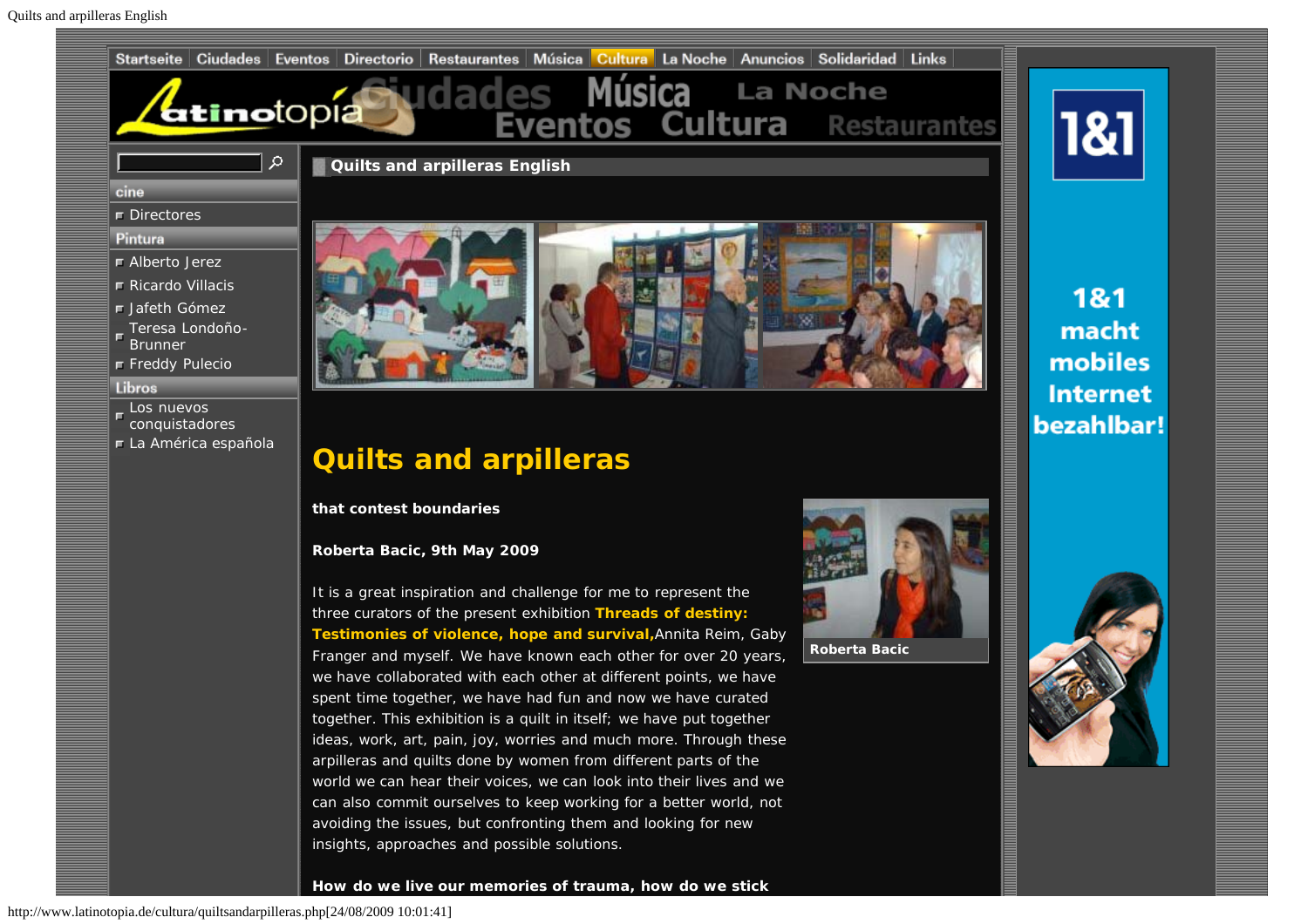**them together into the fabric of life? This has always been one measure of mental health and wellbeing.** But how we do this as a group, how we live daily with other's memories of their suffering, loss and dislocation, making their memory part of our lives is a very different matter.

The making of quilts and arpilleras gives the story teller an inward time and space to work through painful as well as meaningful memories. The well-known arpilleristas and quilting bees are vivid examples of women working together and sharing together in solidarity. Their work becomes part of a process, and helps them/us to create a certain level of dealing with the issues that are lived as fundamental and common. It helps them/us to make concrete assertions that are difficult to challenge and – at the same time – it is difficult for them to pull back..

**How do we make these stories – of others – part of our own life and stories? And how do we make our own stories be part of theirs?**

By living with such quilts and arpilleras, pieces of art, we domesticate and internalise the memory-work of others and seem to make it our own

Susan Saphiro, a post holocaust philosopher says:

"At home death and survival was a topic. Home is not a place where you forget the rest of the world. It's not a retreat from the world, but a place where the outside world also lives and exists inside."

In a similar way home is a place for a quilt, an arpillera. Home is a safe place to reflect on the outside world, and the quilts and arpilleras bring the outside world as it is experienced by the arpilleristas & quilters unto our walls, for us to relate to.

**In viewing these pieces can we detach ourselves from the stories they tell and their underlying meaning?**





#### **[Directorio](http://www.latinotopia.de/directorios/index.php)**

Datos de contacto de profesionales de habla hispana en Alemania